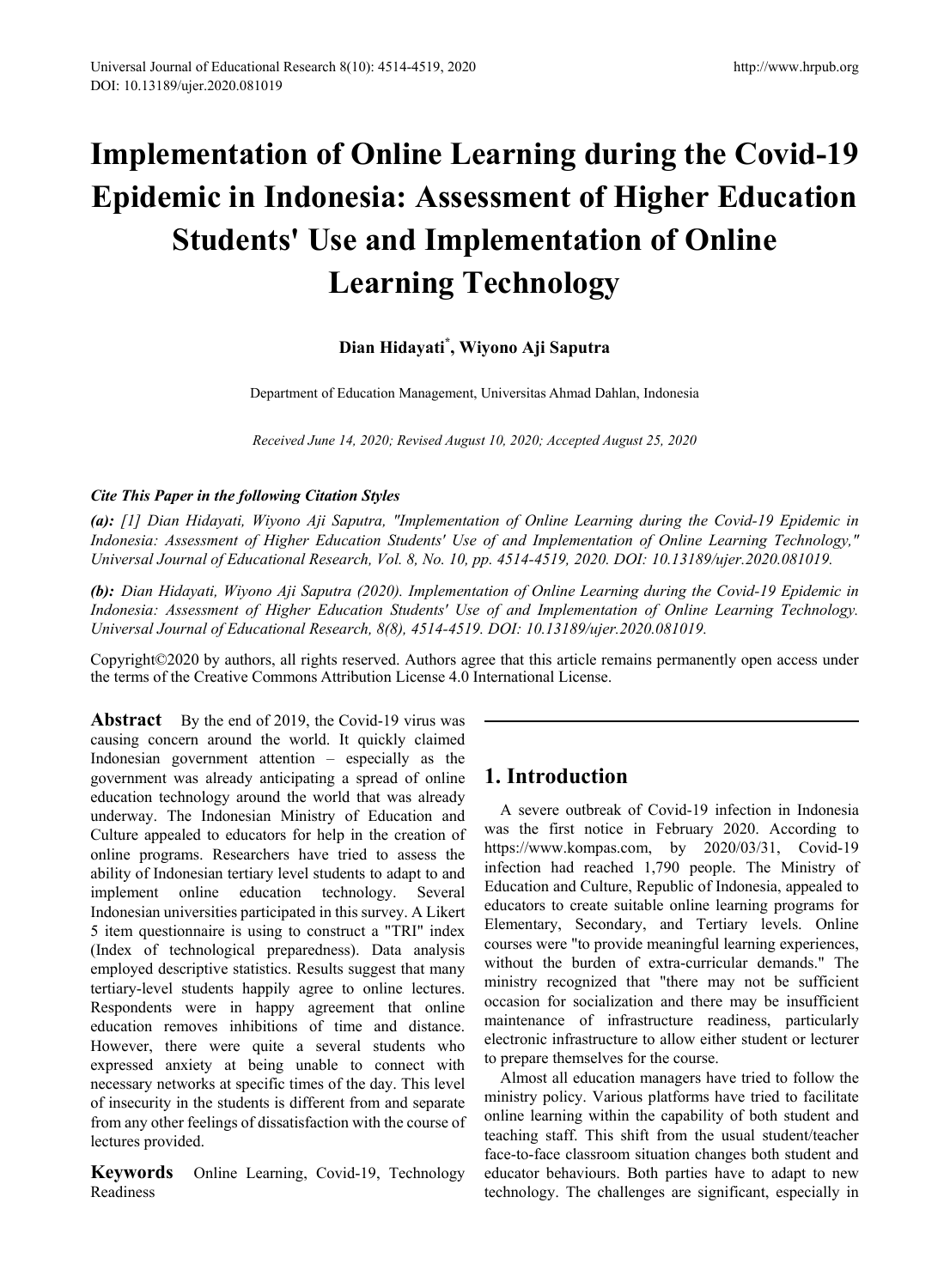the more isolated areas, where telecommunications networks may be inadequate, and where technological gadgetry may be unavailable. Indonesia seems to particularly lack innovative learning systems in higher education that relate to Information Technology (IT), Operational Technology (OT), Internet of Things (IoT), and Big Data Analytics in the journal Widodo [1].

Today's technology can be a shortcut, but it is also flexible in its use. The utilization of technology in the field of learning in Higher Education is also a basic need, not just a matter of prestige or lifestyle. According to Lasar [2]: two obstacles affect technology: one technical, the other non-technical. Technical factors include (1) laptops and associated gadgetry; (2) Material design; (3) Financial viability. Non-technical factors include (1) Culture; (2) computer literacy. (3) familiarity with Online protocol. According to Chang and Bates [3](in the journal Mitchell & Geva-May, [4]), Online learning requires student responses per se and also some timed short responses that have already become standard in the field of online learning. There has been little research or discussion so far concerning this authentic aspect of online learning: inhibiting factors to a small proportion of students. These are inhibitions that may exist with or without a COVID-19 pandemic.

Online learning may compare to "distance learning" – an innovation that has existed since the mid-18th century. Online learning has followed from and embellished distance learning into what is now the fourth generation of Internet users. Online learning, according to Belawati [5], is any learning accomplished through the use of the internet network. The term online learning is widely synonymous with e-learning, internet learning, web-based learning, teleconference -learning, and distributed learning (Ally) [6].

There is an online learning process. It might see as an outgrowth from traditional distance learning but, of course, it can range far more widely; according to Taylor [7], distance learning breaks into five different models: correspondence, multi-media, teleconference-learning, flexible learning models and (5) the smarter flexible learning model (the intelligent Flexible Learning Model). Song et al. [8], say that most students agree that online learning can motivate and manage a student's time and that the convenience of online technology has contributed to learning successes.

The Ministry of Education indeed seems ready to gear Internet learning to creativity and innovation. Quality graduates expect to be able to bring about change and to make innovations available to the public. They want to be able to learn continuously — and that means learning from the Internet as much as current conditions allow. They do not want their learning to be dependent upon the particular comfort zone of one particular lecturer who has, throughout his career, based his instruction on only one particular set of source materials. It is too static. The ambition of the modern learner is accelerated learning.

The decision-making process of the online learner has several stages (Dacholfany, [10]): 1) Knowledge Stage: this stage takes place when a person decides that he is open to the existence of some innovation and wants to know how it functions; 2) Persuasion stage: the stage where the person decides whether he likes or dislikes the innovation; 3) Decision stage: the stage where the person moves to act in a way that either accepts or rejects the innovation; 4) Implementation phase: the stage where the person applies or uses the innovation for a specific purpose; and 5) Confirmation Stage: the stage where the person seeks to strengthen the innovation-decision he has made.

To increase learning innovation in the field of education may be necessary to prepare for changes that may, later, suppress specific values and attitudes.

Online learning is currently underway in an emergency in Indonesia only since mid-March 2020 due to the COVID-19 outbreak. This study aims to measure student satisfaction and or dissatisfaction with the online learning program currently underway because of the pandemic. All educational communities in various elements can later assess the feasibility for them of online learning. It may also indicate certain obstacles that educators, educational institutions, or universities will face.

# **2. Materials and Methods**

In this study, the search for data uses descriptive qualitative (questionnaire) with respondent students from 13 provinces in Indonesia, all of whom are involved in online learning. The questionnaire poses 20 questions about their experience in online learning. They asked to assess relative optimism induced by the process and the relative innovativeness required by the online learning program. They asked to admit to any discomfort or feelings of insecurity induced by the program—the survey coded in several items to find data by comparing differences and identifying certain specific themes.

The data analysis method uses descriptive statistics. Descriptive statistics explain data numerically. The Descriptive statistics analysis has several categories: the number of variables involved, including univariate, bivariate, or multivariate (one, two, and three or more variables). This study uses a frequency distribution. Frequency distribution uses nominal, ordinal, interval, or ratio level data (Neuman, [11]). Descriptive statistics (frequency, average, and standard deviation) is using to compare each factor between TRI factors. Data analysis uses SPSS Program assistance. All questionnaire data are included in the SPSS program. The subsequent analysis is by identifying questions and analysis of Frequency Distribution.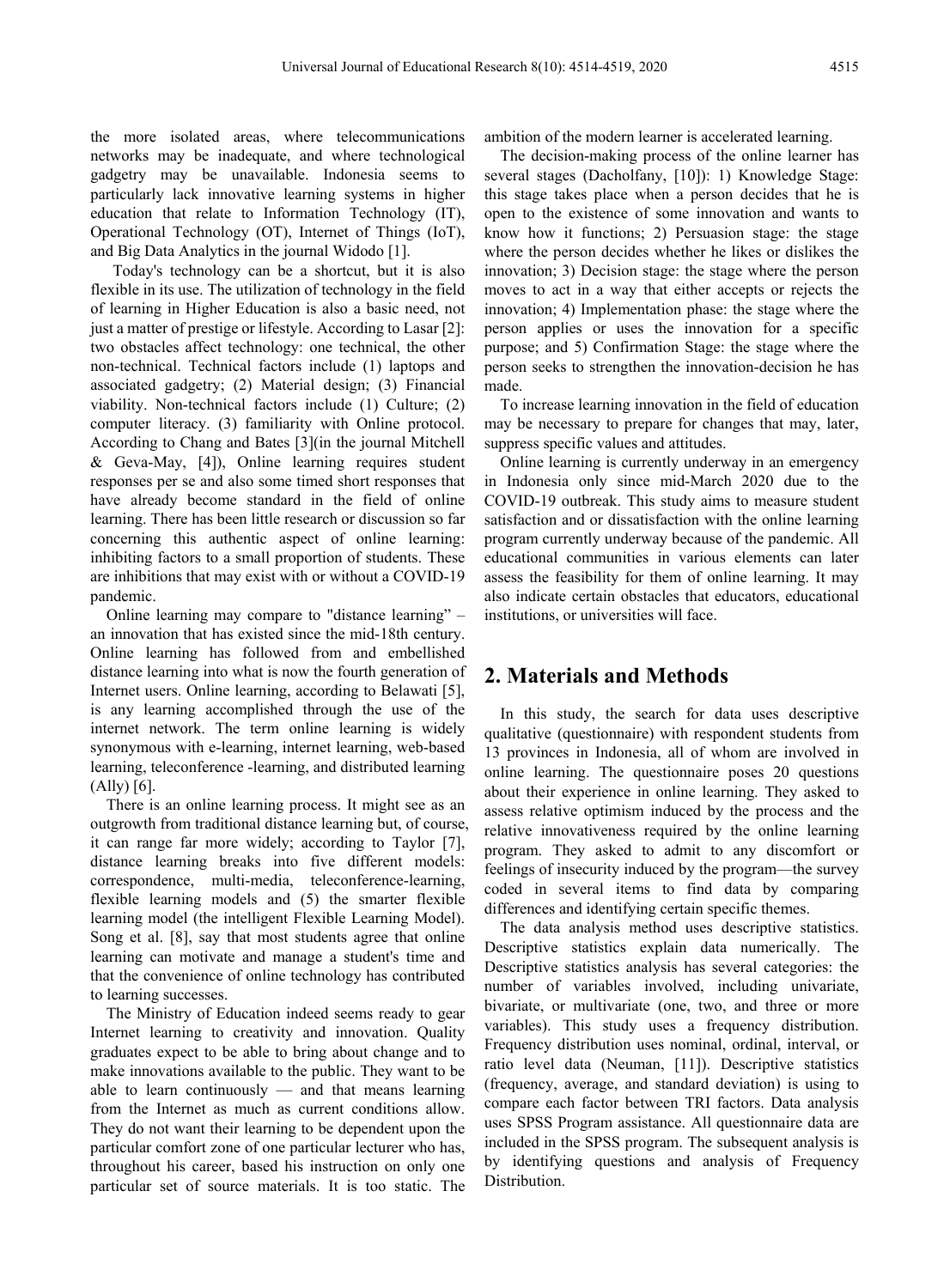# **3. Findings and Discussions**

Data obtained regarding the learning carried out during the Covid-19 Pandemic as shows in table 1

| <b>College Type</b> |                                                                    |     |       |       |       |  |  |  |  |
|---------------------|--------------------------------------------------------------------|-----|-------|-------|-------|--|--|--|--|
|                     | Valid<br>Cumulative<br>Frequency<br>Per cent<br>Percent<br>Percent |     |       |       |       |  |  |  |  |
| On line             | Not                                                                | 6   | 3.2   | 3.2   | 3.2   |  |  |  |  |
|                     | Yes                                                                | 182 | 96.3  | 96.3  | 99.5  |  |  |  |  |
|                     | Yes, no                                                            |     | .5    | .5    | 100.0 |  |  |  |  |
|                     | Total                                                              | 189 | 100.0 | 100.0 |       |  |  |  |  |

**Table 1.** Learning carried out by students

The Frequency Distribution data above is data drawn from 13 different provinces of Indonesia. It shows that 182 of the respondents were doing online learning when the pandemic COVID-19 outbreak was raging. Just six respondents were not doing online learning (3.2%), and 0.5% is a data error.

Data on Student Satisfaction with online learning during the COVID-19 pandemic show in table 2.

The data below shows responses to Questionnaire N, amounting to 189 individual responses. The mean below indicates the average respondent's answers to Q1: 2,9524; Q2: 2.7037; Q3: 2.6878; Q4: 2.9202 and optimism (total data on optimism): 11.2487. The median shows the same point, which is 3.0. The standard deviation of Q1 is 1.05329; Q2 is 0.99308; Q3 is 1.10747; Q4 is 1.09886, and the total amount of final optimism data is 3.61389, SD is an average dispersal of the data over the sample. The percentiles of the average answer are 25% below 2.0, 50% under 3.0, and 75% under 4.0. The conclusion to be drawn must be that the average student feels quite positive about online learning.

| <b>Statistics</b>      |         |                  |                  |                  |         |                  |  |
|------------------------|---------|------------------|------------------|------------------|---------|------------------|--|
|                        |         | Q1               | Q2               | Q <sub>3</sub>   | Q4      | <b>OPTIMISM</b>  |  |
|                        | Valid   | 189              | 189              | 189              | 188     | 189              |  |
| N                      | Missing | $\boldsymbol{0}$ | $\boldsymbol{0}$ | $\boldsymbol{0}$ | 1       | $\boldsymbol{0}$ |  |
| The mean               |         | 2.9524           | 2.7037           | 2.6878           | 2.9202  | 11,2448          |  |
| Median                 |         | 3,000            | 3,000            | 3,000            | 3,000   | 11.0000          |  |
| Mode                   | 3.00    | 3.00             | 2.00             | 3.00             |         |                  |  |
| Std. Deviation         | 1.05329 | 99308            | 1.10747          | 1.09886          | 3,61389 |                  |  |
| Variance               | 1,109   | 986              | 1,227            | 1,208            | 13060   |                  |  |
| Skewness               |         | $-.070$          | .163             | .359<br>.013     |         | .140             |  |
| Std. Error of Skewness |         | .177             | .177             | .177<br>.177     |         | .177             |  |
| Kurtosis               | $-535$  | $-.507$          | $-648$           | $-764$           |         |                  |  |
| Std. Error of Kurtosis |         | .352             | .352             | .353<br>.352     |         | .352             |  |
|                        | 25      | 2.0000           | 2.0000           | 2.0000           | 2.0000  | 9.0000           |  |
| Percentiles            | 50      | 3,000            | 3,000            | 3,000            | 3,000   | 11.0000          |  |
|                        | 75      | 4.0000           | 3,000            | 3,5000           | 4.0000  | 14.0000          |  |

**Table 2.** Student Satisfaction with Online Learning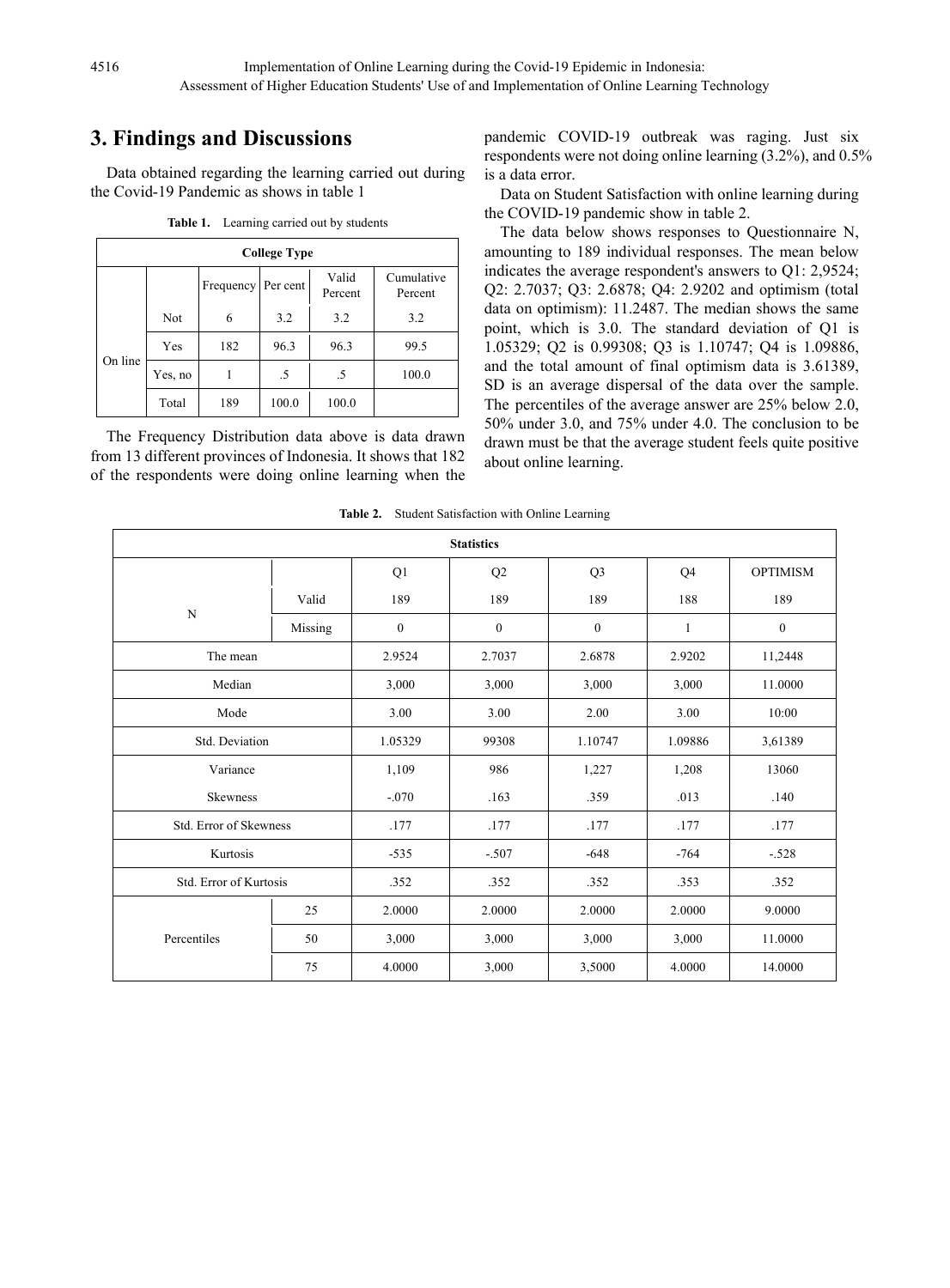Data of Innovative Analysis in online learning during the COVID-19 pandemic is explaining in table 3.

The data below shows that it is an innovative Questionnaire N, which shows the amount of data is 189 pieces of data. The mean below indicates that the average respondent's answer is N1: 3,000; N2: 3.3386; N3: 3.1693; N4: 3,4603; N5: 2.9471; N6: 3.3333.

The median shows the same point, which is 3.0. The standard deviation of N1 is 1.06691; N2 is 0.96295; N3 is 0.98549; N4 is 1.00782; N5 is 1.04543, N6 is 0.89324, and the total amount of final Innovative data is 4.38161, SD is an average disperse of data and sample. The Percentiles'

average answer is 25% below 2.0, 50% below 3.0, and 75% below 4.0.

The respondents have point 3.0, which means they entirely agree with online learning. There are no limitations on distance and time. They are a means of connecting wherever they are and collecting several kinds of assignments without having to go to the classroom. Students can work on and receive assignments at home or outside the home. However, the students still use the same learning process schedule as before.

Data of student dissatisfaction with online learning during the COVID-19 pandemic shows in table 4.

| <b>Statistics</b>      |                      |              |                |                |          |                |              |              |
|------------------------|----------------------|--------------|----------------|----------------|----------|----------------|--------------|--------------|
|                        |                      | N1           | N <sub>2</sub> | N <sub>3</sub> | N4       | N <sub>5</sub> | N6           | Innovative   |
|                        | Valid                | 189          | 189            | 189            | 189      | 189            | 189          | 189          |
| N                      | Missing              | $\mathbf{0}$ | $\mathbf{0}$   | $\mathbf{0}$   | $\theta$ | $\Omega$       | $\mathbf{0}$ | $\mathbf{0}$ |
| The mean               |                      | 3,000        | 3.3386         | 3.1693         | 3,4603   | 2.9471         | 3.3333       | 19,247       |
| Median                 |                      | 3,000        | 3,000          | 3,000          | 4.0000   | 3,000          | 3,000        | 19.0000      |
| Mode                   |                      | 3.00         | 4.00           | 3.00           | 4.00     | 2.00           | 4.00         | $7:00$ p.m.  |
| Std. Deviation         |                      | 1.06691      | .96295         | .98549         | 1.00782  | 1.04543        | .89324       | 4.38161      |
| Variance               |                      | 1,138        | .927           | .971           | 1,016    | 1,093          | .798         | 19,198       |
|                        | Skewness             |              | $-.255$        | .024           | $-.269$  | 276            | $-.392$      | .100         |
|                        | Std. Err of Skewness |              | .177           | .177           | .177     | .177           | .177         | .177         |
|                        | Kurtosis             |              | $-.602$        | $-687$         | $-611$   | $-736$         | $-.098$      | $-.409$      |
| Std. Error of Kurtosis |                      | .352         | .352           | .352           | .352     | .352           | .352         | .352         |
|                        | 25                   | 2.0000       | 3,000          | 2.0000         | 3,000    | 2.0000         | 3,000        | 16.0000      |
| Percentiles            | 50                   | 3,000        | 3,000          | 3,000          | 4.0000   | 3,000          | 3,000        | 19.0000      |
|                        | 75                   | 4.0000       | 4.0000         | 4.0000         | 4.0000   | 4.0000         | 4.0000       | 22.0000      |

#### **Table 3.** Innovative Analysis

**Table 4.** Analysis of Student Dissatisfaction

| <b>Statistics</b>      |         |              |                  |              |              |              |  |  |
|------------------------|---------|--------------|------------------|--------------|--------------|--------------|--|--|
|                        |         | DIS1         | DIS <sub>2</sub> | DIS3         | DIS4         | Discomfort   |  |  |
|                        | Valid   | 189          | 189              | 189          | 189          | 189          |  |  |
| N                      | Missing | $\mathbf{0}$ | $\mathbf{0}$     | $\mathbf{0}$ | $\mathbf{0}$ | $\mathbf{0}$ |  |  |
| The mean               |         | 2.4709       | 2.8042           | 2.8042       | 3.3228       | 11.4021      |  |  |
| Median                 |         | 2.0000       | 3,000            | 3,000        | 3,000        | 12.0000      |  |  |
| Mode                   |         | 2.00         | 3.00             | 3.00         | 4.00         | 12.00        |  |  |
| Std. Deviation         |         | 1.06464      | .92183           | 1.07128      | 1.12352      | 2,52587      |  |  |
| Variance               |         | 1,133        | .850             | 1,148        | 1,262        | 6,380        |  |  |
| <b>Skewness</b>        |         | .464         | .070             | .136         | $-164$       | $-041$       |  |  |
| Std. Error of Skewness |         | .177         | .177             | .177         | .177         | .177         |  |  |
| Kurtosis               |         | $-459$       | $-356$           | $-624$       | $-1,000$     | $-.005$      |  |  |
| Std. Error of Kurtosis |         | .352         | .352             | .352         | .352         | .352         |  |  |
|                        | 25      | 2.0000       | 2.0000           | 2.0000       | 2.0000       | 10,0000      |  |  |
| Percentiles            | 50      | 2.0000       | 3,000            | 3,000        | 3,000        | 12.0000      |  |  |
|                        | 75      | 3,000        | 3,000            | 4.0000       | 4.0000       | 13.0000      |  |  |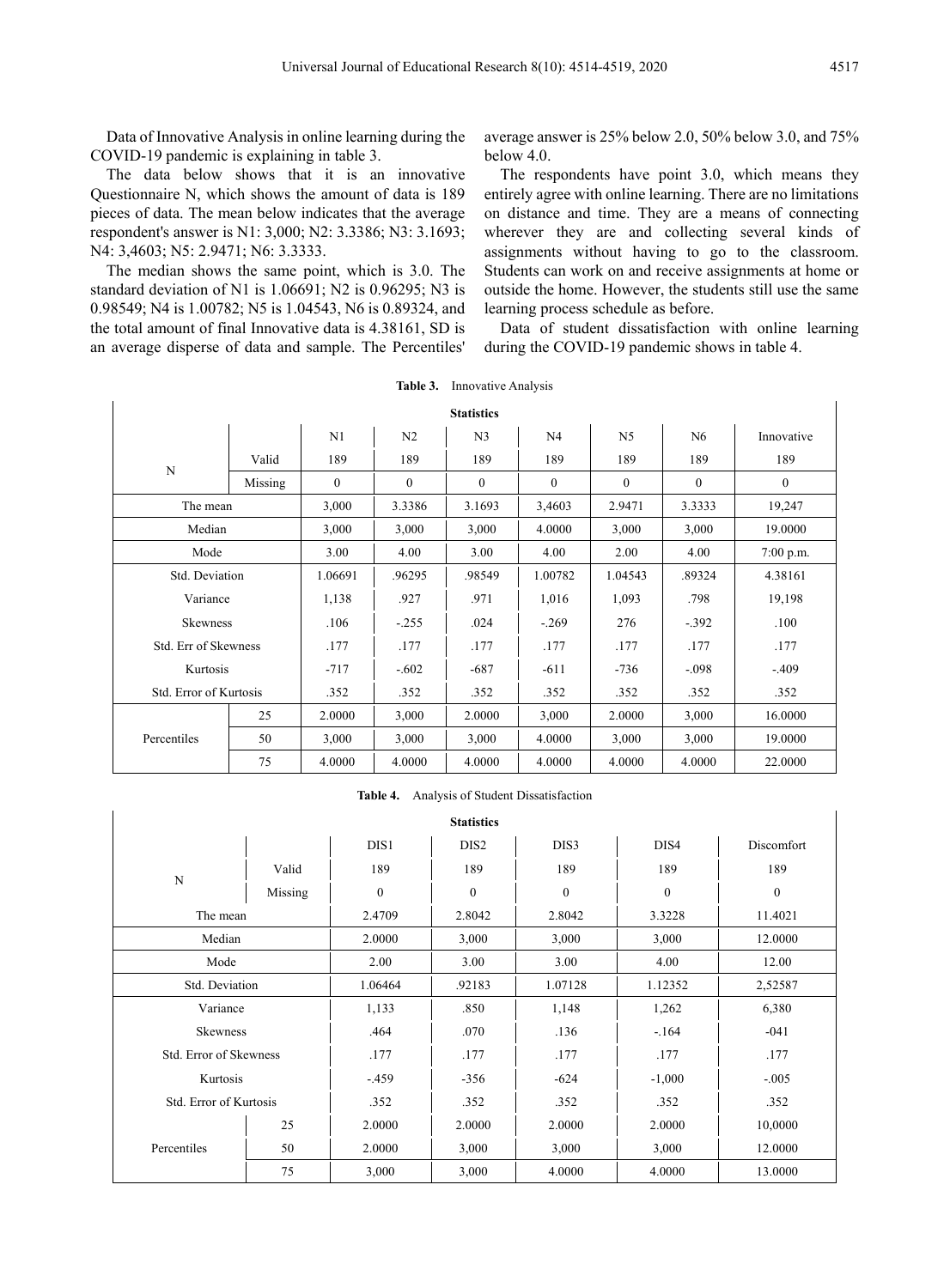The data above shows that Questionnaire N, which shows the amount of data, is 189 pieces of data. The mean above shows the respondent's data answer DIS1: 2.4709; DIS2: 2.8042; DIS3: 2.8042; DIS4: 3.3228 and discomfort (total data disruption or discomfort online learning): 11.4021. The median shows the same point, namely dis1: 2.0, dis2: 3.0, dis3: 3.0, dis4: 3.0. The standard deviation of DIS1 is 1.0646; DIS2 is 0.92183 DIS3 is 1.07128; Q4 is 1.12352, and the total amount of final discomfort data is 2.52587, SD is an average disperse of data and samples. Percentiles: The average answer is 25% below 2.0, 50% below 2.0, and 75% below 3.0

The data suggests that the students experienced much disruption when studying online due to Indonesia's inadequate network factors and geographic infrastructure factors. Student satisfaction with online learning partly depends on adequate surrounding infrastructure: adequate electrical current, and it can depend too on suitable weather conditions. However, the network is good; sometimes, the weather also determines the web in the area—average data point 2.0, which means that the students discomfort using the online learning process.

Data on feelings of insecurity induced by online learning during the COVID-19 pandemic are shown in table 5.

The data below shows that Questionnaire N, which shows the amount of data, is 189 pieces of data. The mean below shows the respondent data answer INS1: 2.6667; INS2: 2,3651; INS3: 3.4550; INS4: 2.5661; INS5: 2.3862 and insecurity (the amount of insecurity data online learning): 13.4392. The median shows the same point, namely dis1: 3.0, dis2: 2.0, dis3: 4.0, dis4: 2.0. The standard deviation of INS1 is 0.99467; INS2 is 0.95039 INS3 is 0.99163; INS4 is 0.85808; INS5 is 1.14577, and the total number of Insecurity final data is 3.10503, SD is an average disperse of data and samples. The Percentiles: The average answer is 25% under 3.0, 50% under 4.0, and 75% under 4.0

The data below shows that the learning programs were not smoothly running and required better development. At a perceived level of 2:0, many of the respondents felt insecure while engaging in the online learning process.

This level of discomfort suggests that many of the students, even most of the students, faced problems with inferior communications networks, wrong geographical location, and inadequate facilities generally. However, for those students living in town centres, adequate networks should not be a problem. During the pandemic, many of the students, even those near town centres, preferred to work from home. Finally, at the level of insecurity or insecurity, most respondents choose point 2.0 together with discomfort.

The students need some improvement to improve the learning system if we want to apply online learning. The communication network facilities and infrastructures provide insight into technological advancements for elderly lecturers and create the latest innovations in Indonesia for online or online learning.

|                        |                        | INS1     | INS <sub>2</sub> | INS3     | INS4     | INS5     | Insecurity |
|------------------------|------------------------|----------|------------------|----------|----------|----------|------------|
|                        | Valid                  | 189      | 189              | 189      | 189      | 189      | 189        |
| $\mathbf N$            | Missing                | $\theta$ | $\theta$         | $\Omega$ | $\theta$ | $\theta$ | $\theta$   |
| The mean               |                        | 2.6667   | 2,3651           | 3.4550   | 2.5661   | 2.3862   | 13,4392    |
| Median                 |                        | 3,000    | 2.0000           | 4.0000   | 3,000    | 2.0000   | 14.0000    |
| Mode                   |                        | 3.00     | 2.00             | 4.00     | 2.00     | 2.00     | 2:00 p.m.  |
| Std. Deviation         |                        | 99467    | .95039           | 99163    | 85808    | 1.14577  | 3.10503    |
| Variance               |                        | .899     | .903             | .983     | .736     | 1,313    | 9,641      |
| Skewness               |                        | .219     | .563             | $-.255$  | .150     | .422     | .069       |
|                        | Std. Error of Skewness |          | .177             | .177     | .177     | .177     | .177       |
| Kurtosis               |                        | $-344$   | $-001$           | $-.537$  | $-440$   | $-909$   | $-131$     |
| Std. Error of Kurtosis |                        | .352     | .352             | .352     | .352     | .352     | .352       |
|                        | 25                     | 2.0000   | 2.0000           | 3,000    | 2.0000   | 1.0000   | 11.0000    |
| Percentiles            | 50                     | 3,000    | 2.0000           | 4.0000   | 3,000    | 2.0000   | 14.0000    |
|                        | 75                     | 3,000    | 3,000            | 4.0000   | 3,000    | 3,000    | 15.0000    |

**Table 5.** Analysis of insecurity statistics